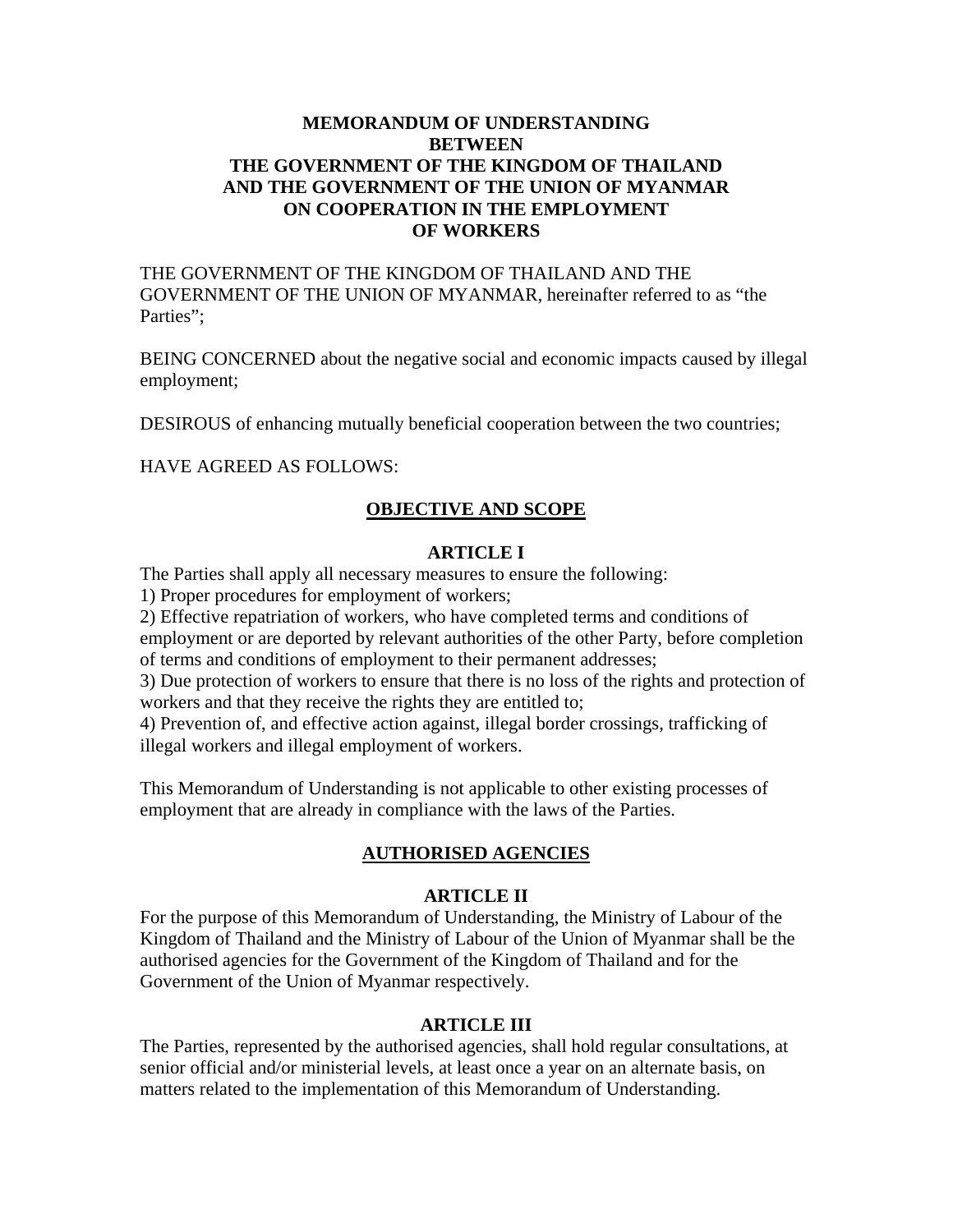The authorised agencies of both Parties shall work together for the establishment of procedures to integrate illegal workers, who are in the country of the other Party prior to the entry into force of this Memorandum of Understanding, into the scope of this Memorandum of Understanding.

# **AUTHORITY AND PROCEDURE**

## **ARTICLE IV**

The Parties shall take all necessary measures to ensure proper procedures for employment of workers.

Employment of workers requires prior permission of the authorized agencies in the respective countries. Permission may be granted upon completion of procedures required by laws and regulations in the respective countries.

The authorised agencies may revoke or nullify their own permission at any time in accordance with the relevant laws and regulations.

The revocation or nullification shall not affect any deed already completed prior to the revocation or nullification.

# **ARTICLE V**

The authorised agencies may through a job offer inform their counterparts of job opportunities, number, period, qualifications required, conditions of employment, and remuneration offered by employers.

## **ARTICLE VI**

The authorised agencies shall provide their counterparts with lists of selected applicants for the jobs with information on their ages, permanent addresses, reference persons, education, experiences and other information deemed necessary for consideration by the prospective employers.

## **ARTICLE VII**

The authorised agencies shall coordinate with the immigration and other authorities concerned to ensure that applicants, who have been selected by employers and duly permitted in accordance with Article IV, have fulfilled, inter alia, the following requirements:

1) Visas or other forms of entry permission;

2) Work permits;

3) Health insurances or health services;

4) Contribution into savings fund as may be required by the authorized agencies of the respective Parties;

5) Taxes or others as required by the Parties;

6) Employment contracts of employers and workers.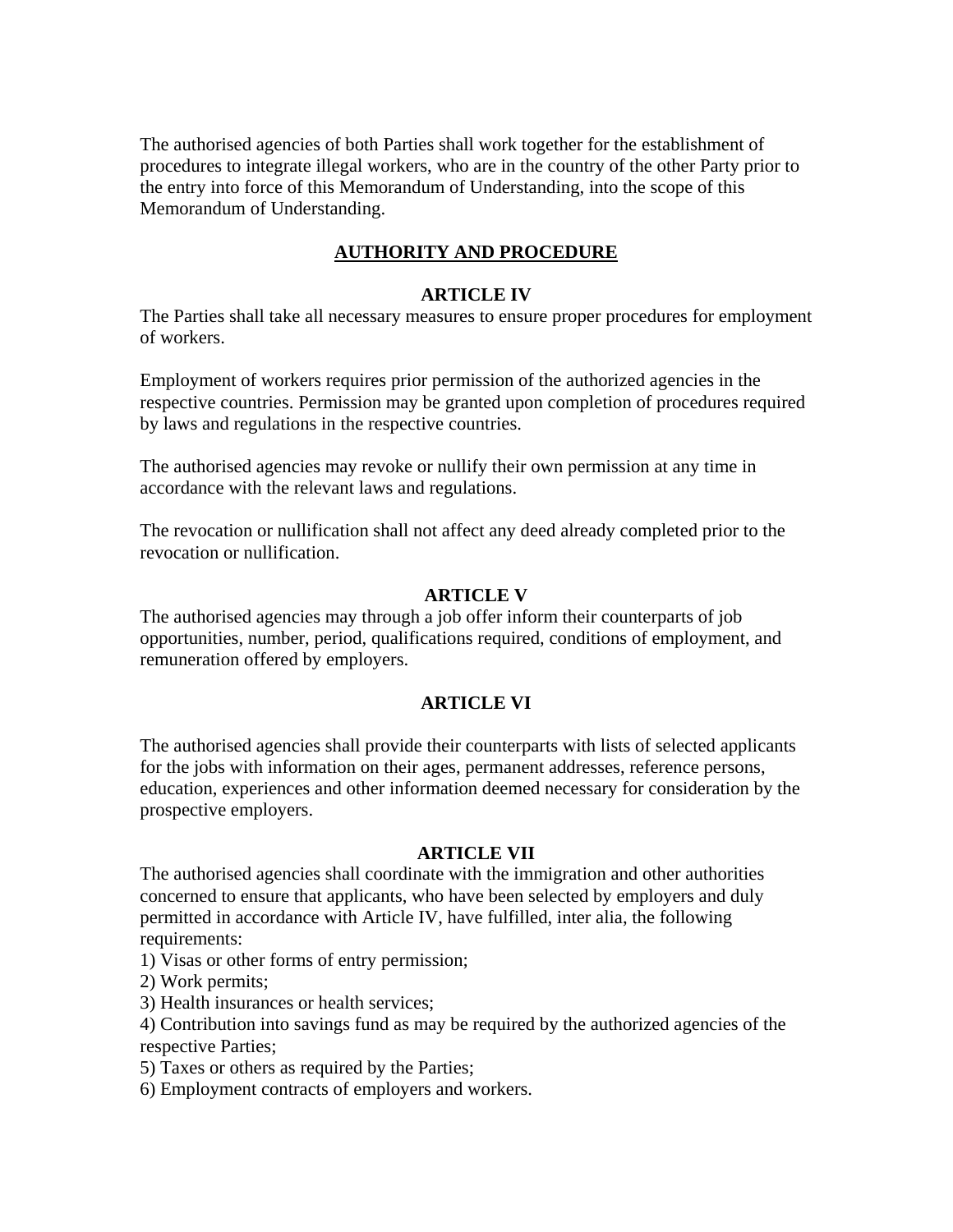Contract of the terms and conditions of employment shall be signed between the Employer and Worker and a copy each of the contract submitted to the authorised agencies.

#### **ARTICLE VIII**

The authorised agencies shall be responsible for the administration of the list of workers permitted to work under this Memorandum of Understanding. They shall keep, for the purpose of reference and review, the lists of workers who report themselves or have their documents certified to the effect that they have returned to their permanent addresses after the end of the employment terms and conditions, for at least four years from the date of report or certification.

#### **RETURN AND REPATRIATION**

#### **ARTICLE IX**

Unless stated otherwise, the term and conditions of employment of workers shall not exceed two years. If necessary, it may be extended for another term of two years. In any case, the terms and conditions of employment shall not exceed four years. Afterwards, it shall be deemed the termination of employment.

A three-year break is required for a worker who has already completed the terms and conditions of employment to re-apply for employment.

#### **ARTICLE X**

The Parties shall extend their fullest cooperation to ensure the return of bona fide workers, who have completed their employment terms and conditions, to their permanent addresses.

#### **ARTICLE XI**

The authorised agencies of the employing country shall set up and administer a savings fund. Workers are required to make monthly contribution to the fund in the amount equivalent to 15 per cent of their monthly salary.

#### **ARTICLE XII**

Workers who have completed their terms and conditions of employment and returned to their permanent addresses shall be entitled to full refund of their accumulated contribution to the savings fund and the interest by submitting the application to the authorised agencies three months prior to their scheduled date of departure after completion of employment. The disbursement shall be made to workers within 7 days after the completion of employment.

In the case of workers whose services are terminated prior to completion of employment and have to return to their permanent addresses, the refund of their accumulated contribution and the interest shall also be made within 7 days after termination of employment.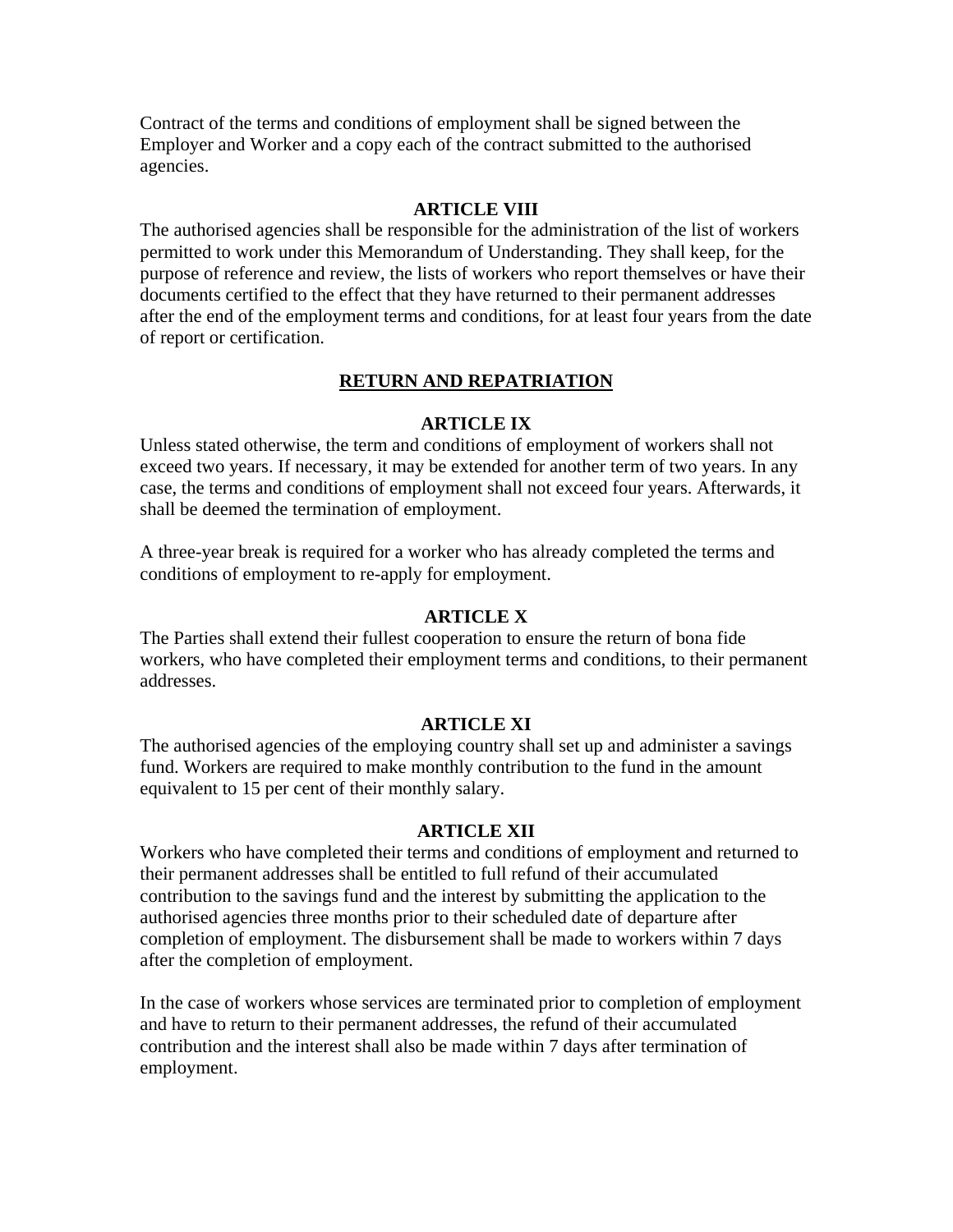#### **ARTICLE XIII**

Temporary return to country of origin by workers whose terms and conditions of employment are still valid and in compliance with the authorized agencies' regulations shall not cause termination of the employment permission as stated in Article IV.

## **ARTICLE XIV**

Procedures and documents required in the application for refund as stated in Article XII shall be set forth by the authorised agencies.

## **ARTICLE XV**

The right to refund of their contribution to the savings fund is revoked for workers who do not return to their permanent addresses upon the completion of their employment terms and conditions.

#### **ARTICLE XVI**

The authorised agencies of the employing country may draw from the savings fund to cover the administrative expenses incurred by the bank and the deportation of workers to their country of origin.

## **PROTECTION**

# **ARTICLE XVII**

The Parties in the employing country shall ensure that the workers enjoy protection in accordance with the provisions of the domestic laws in their respective country.

## **ARTICLE XVIII**

Workers of both Parties are entitled to wage and other benefits due for local workers based on the principles of non-discrimination and equality of sex, race, and religion.

## **ARTICLE XIX**

Any dispute between workers and employers relating to employment shall be settled by the authorised agencies according to the laws and regulations in the employing country.

## **MEASURES AGAINST ILLEGAL EMPLOYMENT**

## **ARTICLE XX**

The Parties shall take all necessary measures, in their respective territory, to prevent and suppress illegal border crossings, trafficking of illegal workers and illegal employment of workers.

#### **ARTICLE XXI**

The Parties shall exchange information on matters relating to human trafficking, illegal immigration, trafficking of illegal workers and illegal employment.

# **AMENDMENTS**